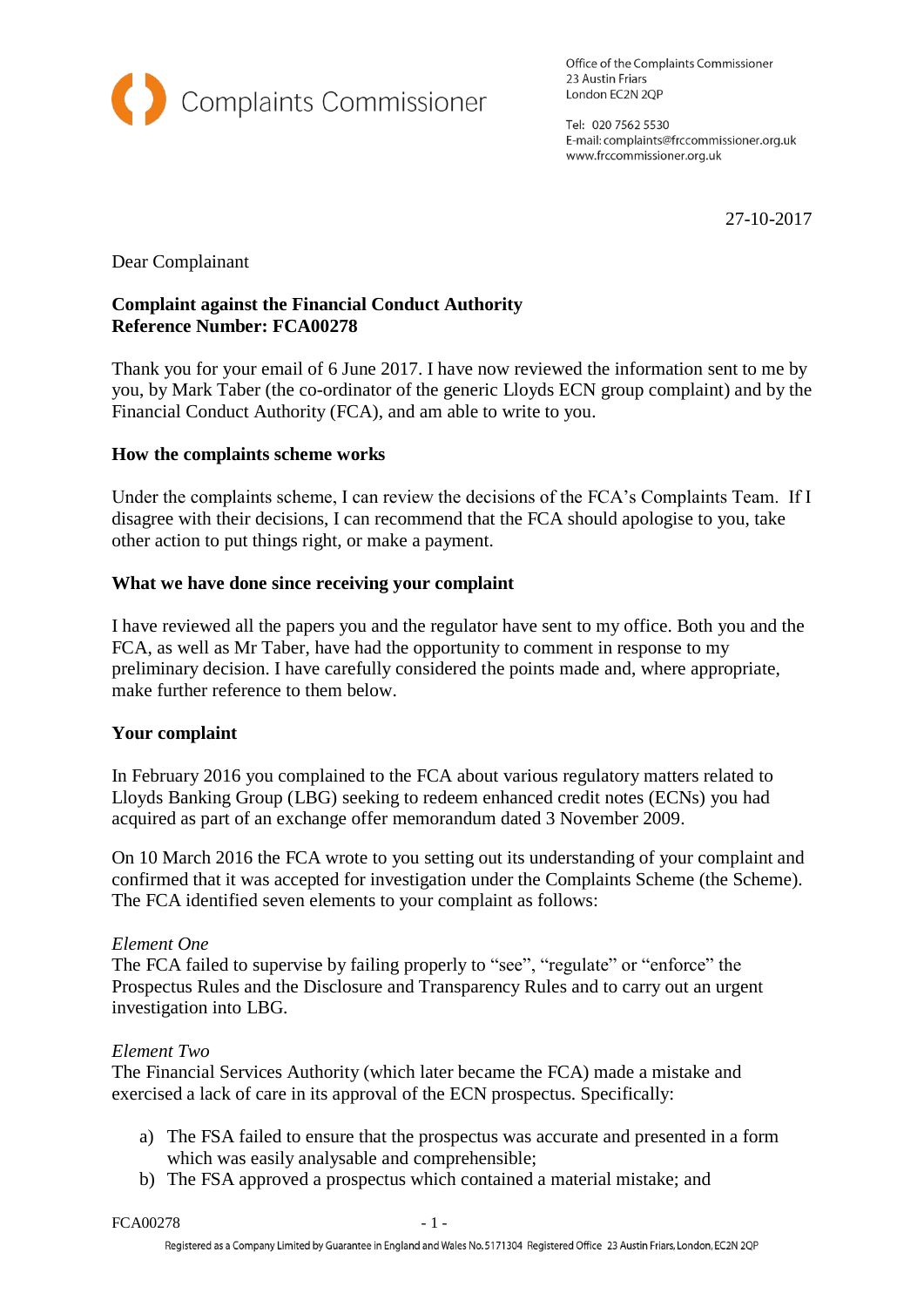c) The FSA approved a prospectus which contained material omissions which the FSA should have been aware of,

the result being that the prospectus failed to comply with the Prospectus Directive and the Prospectus Rules.

### *Element Three*

The FCA made a mistake and acted with a lack of care by failing to ensure that consumers who are potentially entitled to compensation will receive it by taking steps ahead of any redemption.

### *Element Four*

The FCA made a mistake and acted with a lack of care by failing to ensure that consumers are able to sell their claim in the market in advance of the conclusion of the court proceedings.

### *Element Five*

The FCA made a mistake and acted with a lack of care by failing to ensure that any compensation will be assessed independently and awarded expeditiously and without the need for further court proceedings.

### *Element Six*

The FCA is acted with bias by failing to intervene on behalf of consumers to prevent the redemption. By not intervening you allege that the FCA has created an unfair situation where LBG need only succeed once in order to be able to redeem the ECNs but consumers need to succeed multiple times.

### *Element Seven*

The FCA has failed to protect consumers and has made a mistake and acted with a lack of care by allowing LBG to redeem the ECNs on 9 February 2016 whilst there are ongoing court proceedings.

On 29 March 2016, in response to a query from you, the FCA confirmed that all of the points you had made in your correspondence would be considered and that it had not excluded any part of your complaint from the scope of its investigation.

On 17 March 2017, the FCA Complaints Team informed you that it had not upheld your complaint. You are dissatisfied with this response and have asked me to investigate. You have told me that the following points explain why the FCA failed in its obligations to you:

- 1. The FSA (or their evolved siblings the FCA/PRA) are/were the regulators of the ECN transaction. By December 2009, when the ECN prospectus was published, they were aware of the intended changes that would have affected the ECN Capital Disqualification Event (CDE) trigger based upon LBG's 2009 interim accounts. No amount of ignorance by the FCA of its role to regulate can avoid its failure to properly assess these facts either then or in the ensuing years;
- 2. The CDE clause itself fails any reasonable test of "not to endanger investor protection in terms of comprehensibility and accessibility of the information" (FSA Prospectus Rule PR 2.4.6). The subsequent ECN court cases leading up to and including the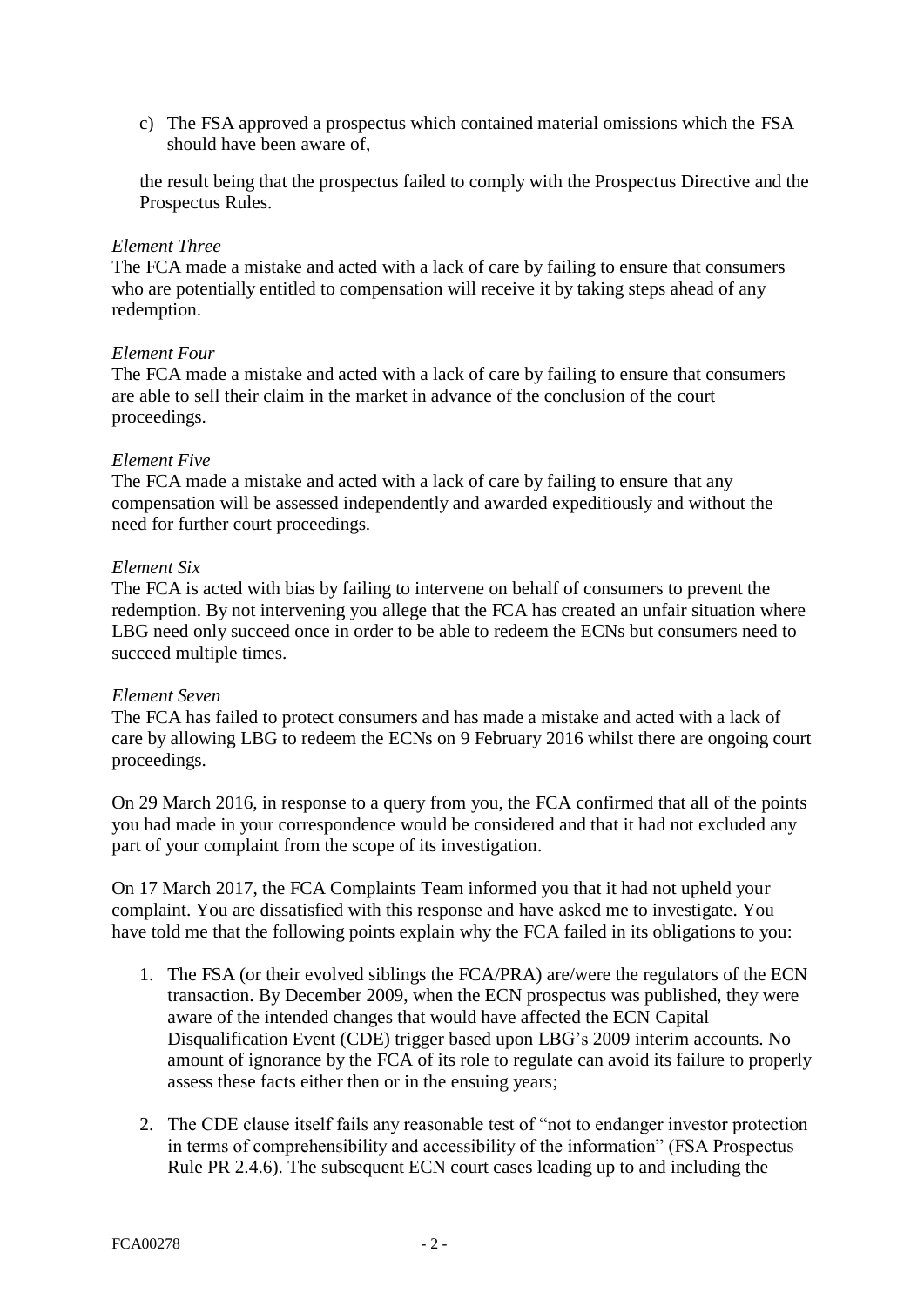Supreme Court hearing adequately demonstrate this failure. Verbal opaqueness and dexterity by LBG does not absolve the FCA of "testing" whether the clause meets even the minimum requirements of this rule, given the clarity of the impact changes identified in 1) would have. Whether in 2009 or any year thereafter, given the everincreasing importance of the CDE clause, it does not seem the FCA ever applied this Rule and "tested" the LBG issuances.

- a. You had hoped in submitting your complaints that this issue of rule compliance would have been thoroughly examined by the FCA but it seems not;
- b. If the FCA accepted that it did indeed consider it complied with its duties under the Rule (which it must do), then Prospectus Rule PR 2.4.6 (or subsequent evolutions) do not provide any regulatory protection at all to investors - the Supreme Court case has now created powerful case law on the very issue of contract interpretation trumping regulatory requirements;
- c. Furthermore, the various ECN court hearings demonstrated that the CDE clause must itself fail PR 2.4.6, given it could not be understood by experts, so what chance investors – the FCA failed to properly regulate;
- 3. The Supreme Court ruling on the CDE clause interpretations is not a defence the FCA can rely upon, principally for the points outlined in 2) above. However, there is a further point of relevance. There are at least 5 specific events since 2009 up to the Supreme Court case that should have triggered flashing warnings to the FCA regarding its regulatory oversight of the ECNs. There are 2 choices here:
	- a. Internally the FCA did properly evaluate and test the ECN documentation against the required regulatory tests;
	- b. It did not properly undertake these tests;

You can find nothing of real substance in the responses to your complaints to indicate that the FCA properly undertook its critical responsibilities in this area. Citing generalities, processes and procedures and self-serving phraseology to indicate some level of compliance over a 5-year period is insufficient given that by mid-2010 the central issue of the uncertain meaning and interpretation of the CDE clause was known to all, yet the FCA seemingly did nothing to resolve this despite having approved the creation of this uncertainty;

4. Taken at face value the FCA would have us believe that it regulated properly, given its mandate, objectives and rules over a 5-year period in allowing uncertain but crucially different ECN CDE interpretations to co-exist. It then took a Supreme Court case to contractually interpret a meaning for the CDE, in a manner that would have rendered the ECN's as uninvestable at the time of their issuance had this been known (an easily foreseeable potential outcome the FCA could see – and yet it did nothing).

Whilst you cannot object to the Supreme Court interpretation, the FCA had multiple tools at its disposal which would have prevented this failure occurring – as the regulator, it chose to do nothing and thus failed to protect your (and 100,000 others') interests. You ask,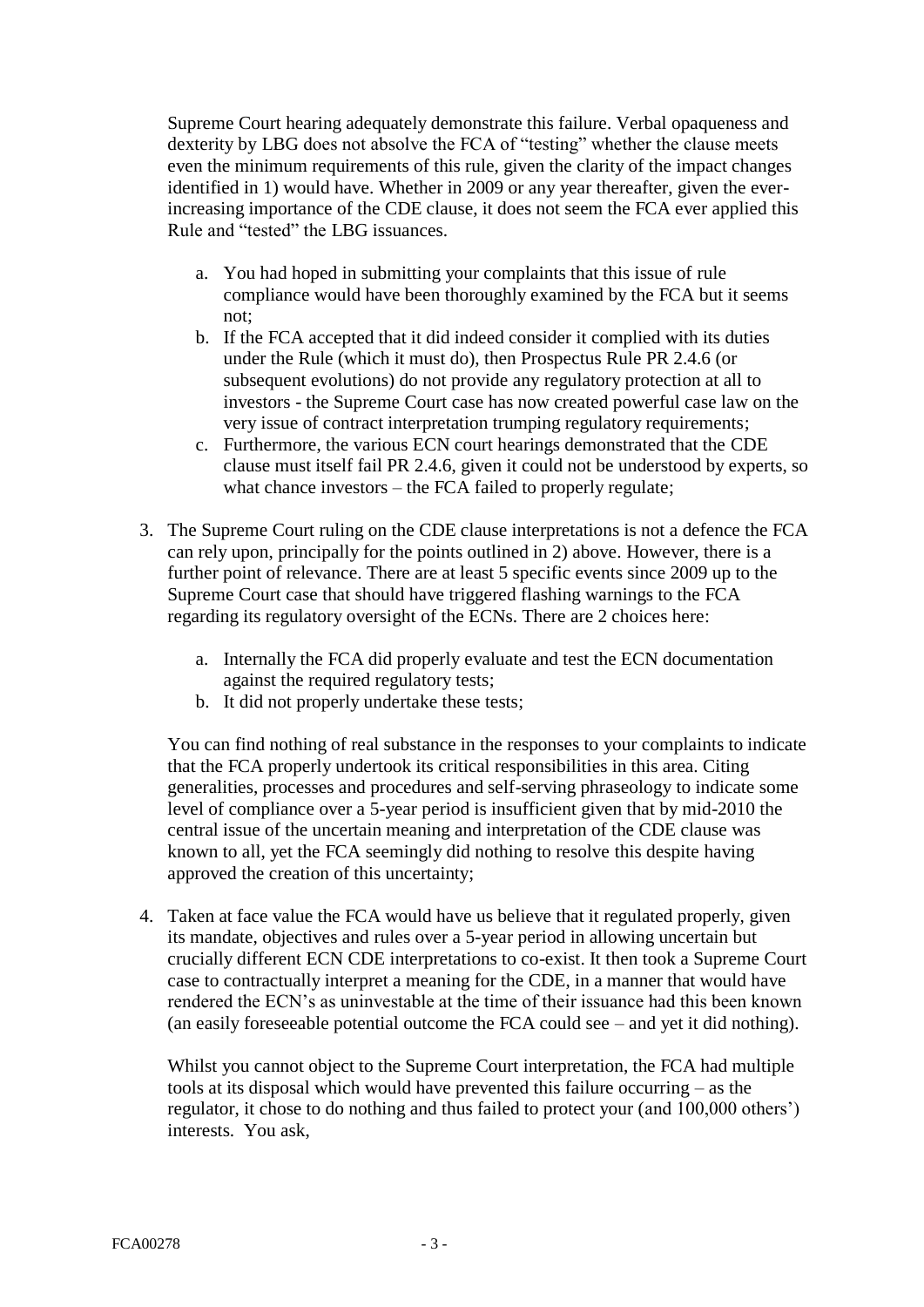- a. Are you or any potential investor to believe or accept the regulatory capability demonstrated by the FCA in this transaction is viewed as sufficient to discharge their responsibilities, which leads to;
- b. You can see nothing in the complaint investigation which provides any confidence that the FCA would operate differently such that a similar event could not occur in the future. That is an impossible outcome given their mandate in this matter and thus the complaint investigation is and must be flawed.

# **My position**

In investigating your complaint, I have carefully considered the FCA's complaint file and supporting documents, as well as your submissions and those made by Mr Taber on the group complaint. I have also considered other relevant material, including the contents of the Exchange Offer Memorandum (EOM) and the Supreme Court Judgment dated 16 June 2016. My approach has been to consider the FCA's rationale for its decision-making and whether that and the FCA's complaint response can be considered reasonable in all the circumstances.

### *Elements One and Two – The Prospectus issues*

The FCA's complaint response grouped these two elements together and said that these complaints had not been upheld because it did not think the FCA had failed to regulate or enforce the Prospectus rules.

Regarding whether the Prospectus was easily analysable and comprehensible, the FCA Complaints Team said:

*Article 5.1 of the Prospectus Directive requires all prospectuses, including a nonequity retail prospectus, to be 'easily analysable and comprehensible'.* 

*There isn't any guidance available from 2009 about what an 'easily analysable and comprehensible' prospectus should look like – but the FCA issued guidance in 2014, which can be found here: [https://www.fca.org.uk/static/documents/ukla/knowledge](https://www.fca.org.uk/static/documents/ukla/knowledge-base/tn-632-1-final.pdf)[base/tn-632-1-final.pdf.](https://www.fca.org.uk/static/documents/ukla/knowledge-base/tn-632-1-final.pdf)* 

*As an example, you allege the Prospectus is not easily analysable and comprehensible because the first attempt at explaining a CDE is on page 99 of the Prospectus with the definition on page 210. You also note the key information on LBG's claimed intention for the CDE clause would not be found until getting to page 1033 if all the documents incorporated by reference are read in order. The examples given are mostly related to where key information is placed in the Prospectuses, rather than the actual language used.*

*The UK Listing Authority (UKLA) is part of the FCA. It oversees the listing of shares and other securities on the UK Official List and, as the competent authority in the UK under the Prospectus Directive, reviews and approves prospectuses published by issuers and offerors. From the discussions I have had with the UKLA, the approach to approving a Prospectus as 'easily analysable and comprehensible' would have been the same in 2009 as is described in the guidance note from 2014.*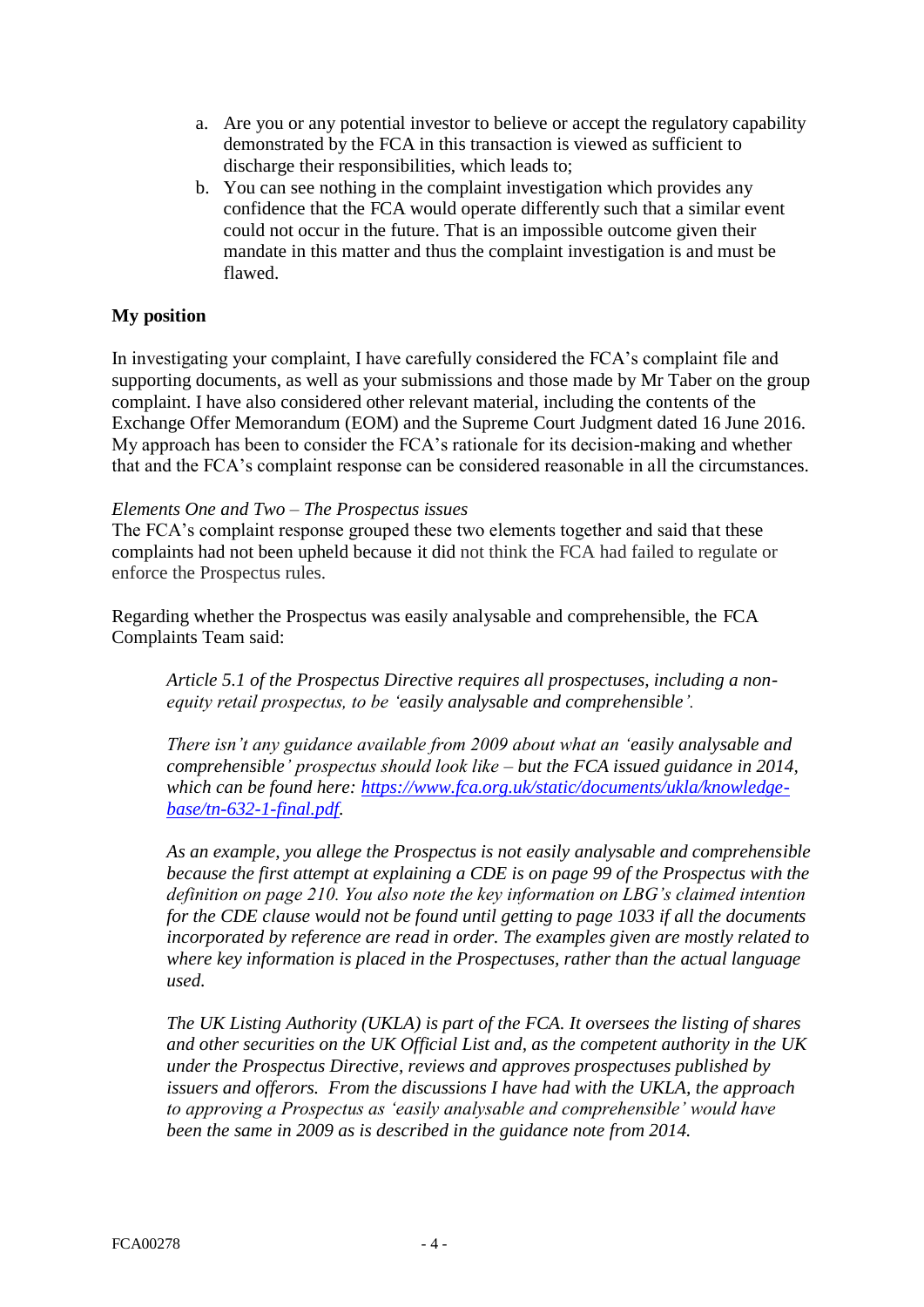*In my opinion, relevant key terms are clearly explained and accessible in the documents. For example, in the EOM the CDE is defined first at page 99, but direction on where to find the definition is given as early as page 22 (in the Risk Factors section). In relation to the stress test threshold, this is explained in the LBG rights issue prospectus, which is published on the same day as the EOM and is incorporated by reference into the EOM. The information about the stress test threshold was, as it would normally be, in the capital and liquidity section of the LBG rights issue prospectus.*

*The Prospectus Directive and the Prospectus Rules do not set a numerical limit on the number of pages that can be incorporated by reference and so it would seem arbitrary and inconsistent with the approach of other competent authorities for the UKLA to seek to do so. I also note that the Prospectus clearly states it is to be read in conjunction with the documents incorporated by reference, which is permitted by the Prospectus rules.*

*I appreciate the point about the number of pages involved in finding definitions of certain key terms, such as the CDE and the stress test threshold, but this, in itself, is not a breach of the Prospectus Directive. The 'easily analysable and comprehensible' requirements cannot always be readily applied to legal language without potentially changing the meaning of what is being said. Overall, I am satisfied that the UKLA's judgement that the Prospectus was easily analysable and comprehensible was a reasonable one in the circumstances.*

In response to the FCA's decision on this element of your complaint, Mr Taber has made the following points:

- There was guidance, in the form of the EU Prospectus Directive (required to be incorporated into national law of Member States by 2005) and the Prospectus Rules.
- The FSA was aware that the Prospectus was inviting retail investors to exchange their existing instruments and required a high acceptance level to meet LBG's needs.
- Prospectus Rule PR 2.4.6 in force at the time states: *When incorporating information by reference, issuers, offerors or persons asking for admission to trading on a regulated market shall endeavour not to endanger investor protection in terms of comprehensibility and accessibility of the information.* Key information relevant to understanding the terms of the ECNs which, under the Prospectus Rules, should have been included in the body of the prospectus was only included in the information incorporated by reference. This information - the FSA's indication that it expected banks to maintain a CT1 capital ratio of at least 4% in the stress scenario - was key to understanding the CDE clause as LBG claim it was intended. This points to a serious mistake by the FCA.

I have looked at the EOM in the light of these points. The EOM was issued on 3 November 2009 with an expiry date of 20 November. The General Notice on page 4 makes it clear that "each prospective investor should consult their own legal, financial, accounting or tax adviser for advice." A summary of Key Features on page 9 includes a CDE as an event that would render the ECNs redeemable before the Maturity Date. A summary of the Risk Factors is set out on pages 11 and 12 and this is followed by Part II, which sets out the Risk Factors in detail (pages 13 to 25). Paragraph 5.10 (page 22) sets out the Redemption Risk, including the occurrence of a CDE as set out more fully in Part A of Appendix 6. This lists the Terms and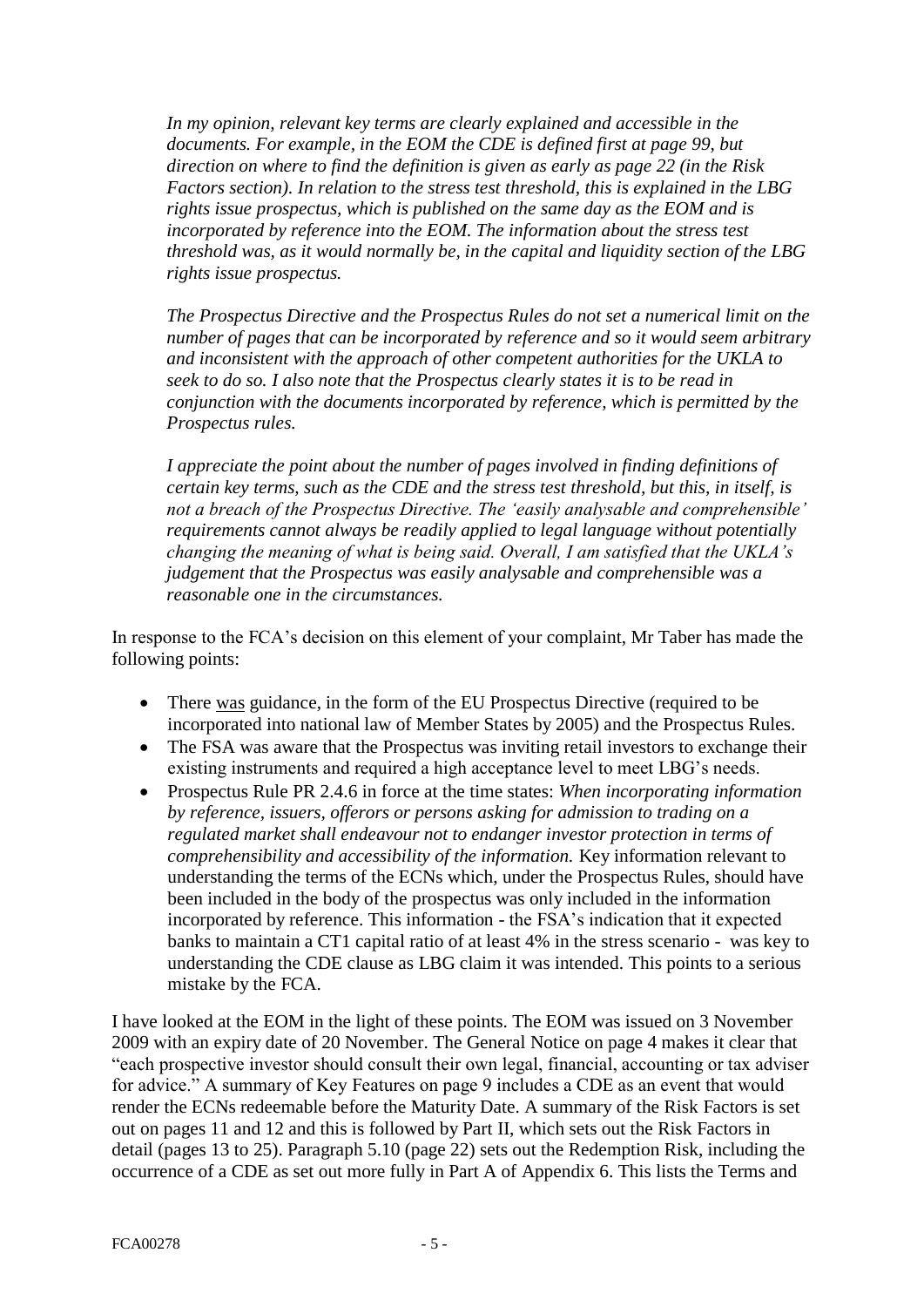Conditions of the ECNs: 8(e) deals with Early Redemption for Regulatory Purposes and the Definitions are listed in 19. The Terms and Conditions set out here are qualified by reference to Schedule 4 of the Trust Deed, which it is clearly stated will prevail in the event of any dispute. Part VII of the EOM gives an overview of the ECNs (pages 96 to 103) and pages 98 to 99 deal with Early Redemption for Regulatory Purposes. (For ease of reference, I have attached as Annex 1 to this decision some relevant extracts from the EOM.)

I appreciate that the meaning of these terms has been subject to scrutiny by the courts and that different interpretations have resulted, including Lord Neuberger's comments on whether there was in fact an error in the Trust Deed. I acknowledge Mr Taber's point, made in response to my preliminary decision, that LBG's written and oral submissions to the courts stated that there was a mistake in the drafting of the CDE clause of the ECN terms. However, I do not consider that these subsequent events mean that the FSA failed in its responsibilities in relation to the issuing of the prospectuses. I am satisfied that early redemption for regulatory purposes based on a CDE is clearly highlighted as a risk factor.

Overall, I am also satisfied that the EOM adequately described the instruments being offered, set out the complexity and risks attached, and included warnings to obtain professional advice. Given this, I do not consider that there is any basis to say categorically that the FSA or the UKLA made a mistake or acted with lack of care when approving the EOM. I consider the FCA's complaints response to you on this element of your complaint to be reasonable and therefore I do not uphold this aspect of your complaint.

Regarding the allegation of mistake, the FCA Complaints Team said:

*This question of a mistake arises from the Court of Appeal judgment where it refers to an 'obvious mistake' in the Trust Deed by which the ECNs were constituted in relation to the construction of the CDE clause. The error referred to is that the definition of a CDE fails to make adequate provision in the clause for future changes to the capital rules.* 

The role of the UKLA

*The role of the UKLA in approving a Prospectus is to check that the documents comply with the Listing and Prospectus Rules and that the required disclosures have been made.* 

A mistake in the Trust Deed

*The UKLA has reviewed this point internally and I have had access to its comments. The FCA's view is that the clause is referred to as a mistake in the context of an assessment of the Trust Deed from the perspective of contract law. On that point, I think it is also worth noting how the majority view of the Supreme Court was more open to interpretation on the question of a mistake in the drafting of the relevant CDE clause.*

*In the leading judgment, Lord Neuberger, when discussing whether the drafting does involve a departure from the literal meaning of the clause, he says at paragraph 38 of the Supreme Court Judgment that:*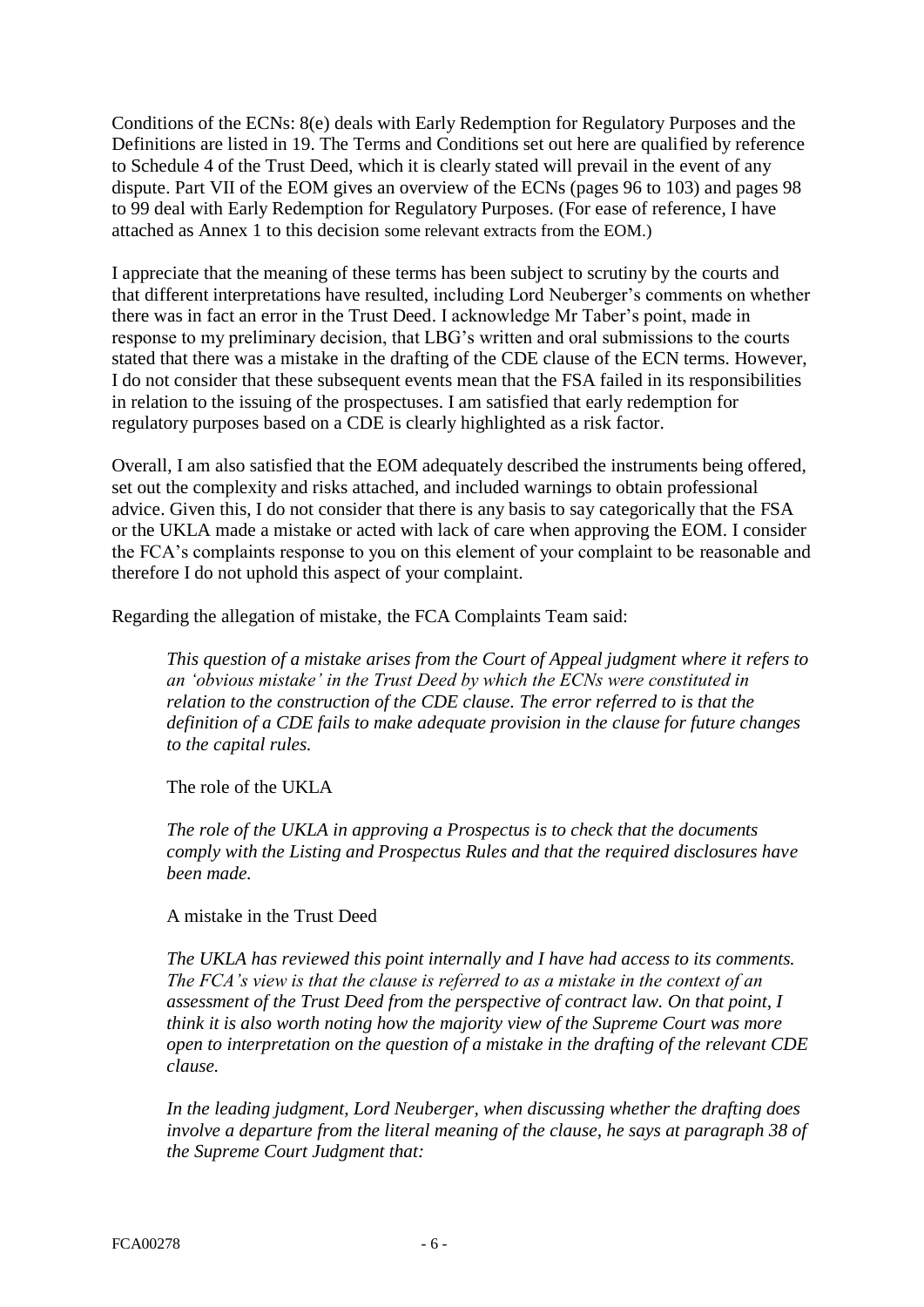*"It may involve a departure from the literal meaning, but, if it does, it is on the basis of a rather pedantic approach to interpretation."*

*This, in my view, does not mean the FSA made a material mistake in approving the Prospectus. The Prospectus was required to be reviewed in line with the Listing and Prospectus Rules and to check that the required disclosures had been made. From what I can see, the Prospectus accurately summarises what is in the Trust Deed and the mistake in the Trust Deed referred to by the Court of Appeal does not represent a breach of the Listing and Prospectus Rules in force at the time.*

*Also, in considering the role of the UKLA in approving a Prospectus and the differing viewpoints on the drafting mistake at both Court of Appeal and Supreme Court level, I do not think it is reasonable to have expected the UKLA, or the FSA to have picked up on it at the time.*

In response to this element of your complaint, Mr Taber has made the following points:

- The reference to the Trust Deed is irrelevant because the Prospectus Directive requires the prospectus to contain all necessary information in an easily analysable and comprehensible form
- The FCA's arguments that the UKLA does not sign off or verify accuracy does not stand up to scrutiny because the FSA was heavily involved in the design and structure of the instruments and exchange offer
- If the Supreme Court could not agree on the interpretation of the documentation, how could it have been 'easily analysable and comprehensible' to 123,000 retail investors?

This aspect of your complaint was made in February 2016 after the decision of the Court of Appeal. As noted above, when the matter went to the Supreme Court in June 2016, Lord Neuberger questioned whether there was indeed a drafting 'mistake'. Even if there was, the Court concluded that it was what LBG had intended. There was of course a dissenting judgment on this issue. However, I think the main point to emphasise here is that the Supreme Court decision upheld LBG's interpretation of the circumstances under which a CDE could occur and said that it would be too pedantic to interpret this narrowly. Although this is undoubtedly hugely disappointing to investors, in my view it is not ultimately either a 'prospectus' issue or an issue for the FCA. A problem with later interpretation of the contractual terms in the Trust Deed does not mean that the FSA did anything wrong or that the prospectuses failed the tests under the Prospective Directive. As noted above, that the Trust Deed would prevail in the event of any dispute was made clear in the EOM.

I have not seen any evidence to support the contention that the UKLA or FSA approved a prospectus that contained a material mistake. Furthermore, the principal responsibility for the documents lay with the issuers: it is not the FCA's role to 'copper bottom' every document produced. These were inherently complicated products with clear warnings as to the risks. The need to obtain professional advice was clearly indicated on all the relevant investor documents. I consider the FCA's complaint response to you on this element of your complaint to be reasonable and therefore I do not uphold this aspect of your complaint.

Regarding the question of a material omission, the FCA Complaints Team said: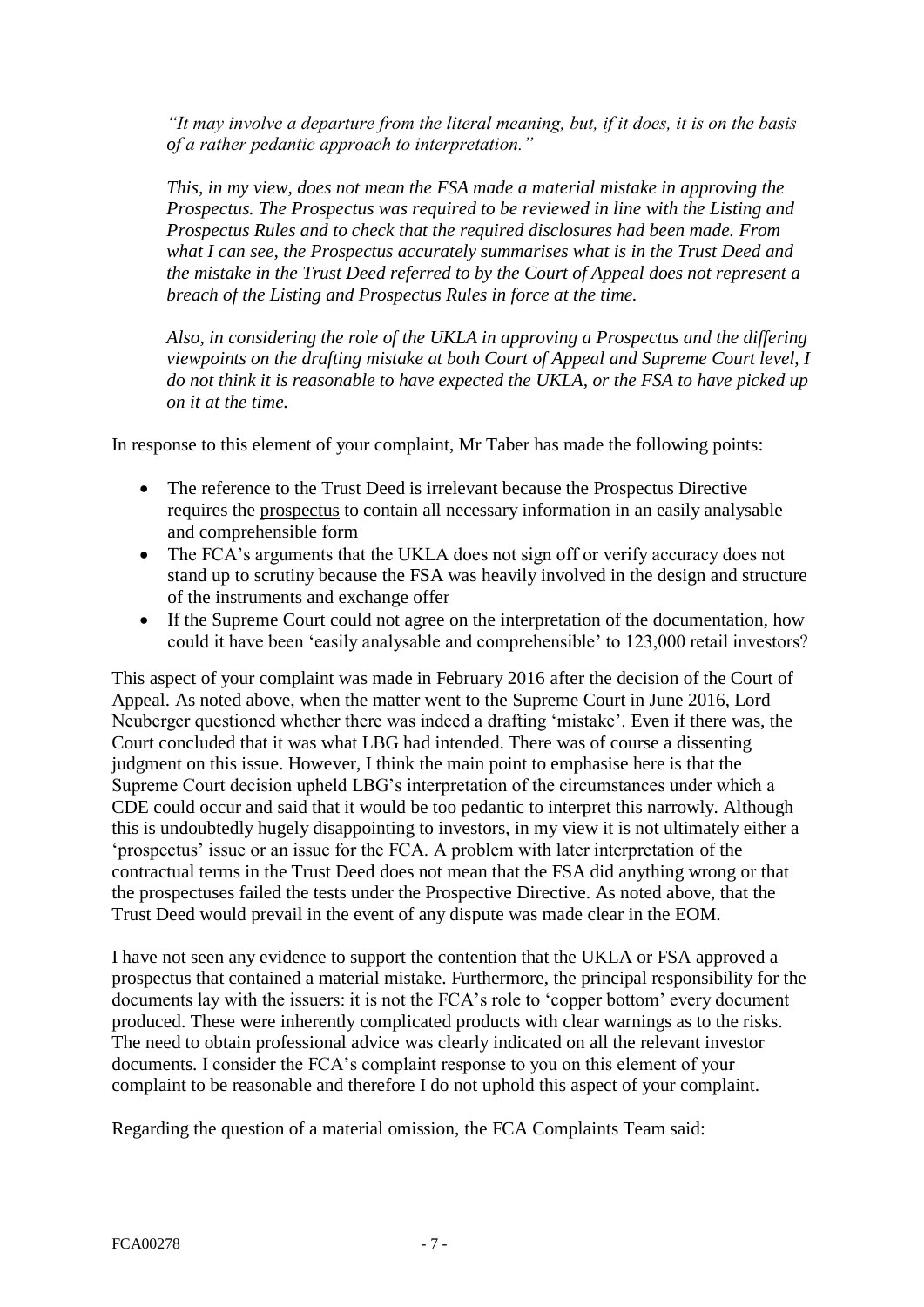*LBG said in the Prospectus that the CDE provision could be triggered 'as a result of any changes to the Regulatory Capital Requirements or any change in the interpretation or application thereof by the FSA'. This seems to indicate that LBG knew some sort of change was possible. It also doesn't seem unreasonable for the clause to be drafted with the future in mind – especially as ECNs were designed in part to assist LBG in passing the stress tests that banks were subjected to by the relevant regulators. It follows that if the regime changed then a situation may arise where ECNs were no longer serving the purpose of assisting LBG in passing a stress test.* 

*I note the FSA published Consultation Paper 09/29 – "Strengthening Capital Standards" on 3 December 2009 and the Basel Committee for Banking Standards issued a Consultation document on 17 December 2009 titled "Strengthening the Resilience of the Banking Sector" – which are both around the time the ECN prospectuses were issued.* 

*It is clear from this that changes were in the air but having reviewed internal documents analysing this point, the documents referenced above did not seem to contain the level of detail that would have made the trigger of a CDE in the medium term immediately obvious.* 

*It has been argued that the FSA could have ensured that a supplementary prospectus was issued immediately after the Basel Committee met on 8 and 9 December 2009. The obligation on an issuer to file a supplementary prospectus occurs when a 'material mistake' is discovered [or a 'significant new factor' arises]. This would be after the publication of a prospectus but before the closure of any public offer or admissions to trading made pursuant to a prospectus.* 

*The supplementary prospectus would correct the material mistake. In the case of the LBG EOM of 3 Nov 2009, the period during which the prospectus would need to be updated by a supplementary prospectus ran from 3 Nov 2009 to 1 Dec 2009. In this case, the changes to the rules that rendered the CDE clause unclear occurred years later.*

*There has been significant work involving the Supervision, Markets and UKLA departments at the FCA to establish if there is evidence of whether LBG or the FSA knew of the effect of the Basel Committee's proposed changes to the bank's capital regime ahead of their publication.* 

*I appreciate the point that there were members of FSA staff on the Basel Committee at the time and clearly, this suggests that there were individuals within the FSA who were aware of the direction of the Basle Committee's policy on regulatory capital. However, I do not think it necessarily follows the FSA knew of the effect of the changes to the extent that it should have required LBG to make an amendment to the Prospectus.*

*This is because, from the analysis contained in the internal documents I have seen, none of the published material from Basel in 2009 and 2010 has enough detail to suggest that the effect of the changes could have been predicted. Also, I am satisfied the FSA was unaware – as it was not agreed until 2013 – that the PRA would pursue an early adoption of the Basel Standards, which subsequently triggered the CDE.* 

In response to this element of your complaint, Mr Taber has made the following points: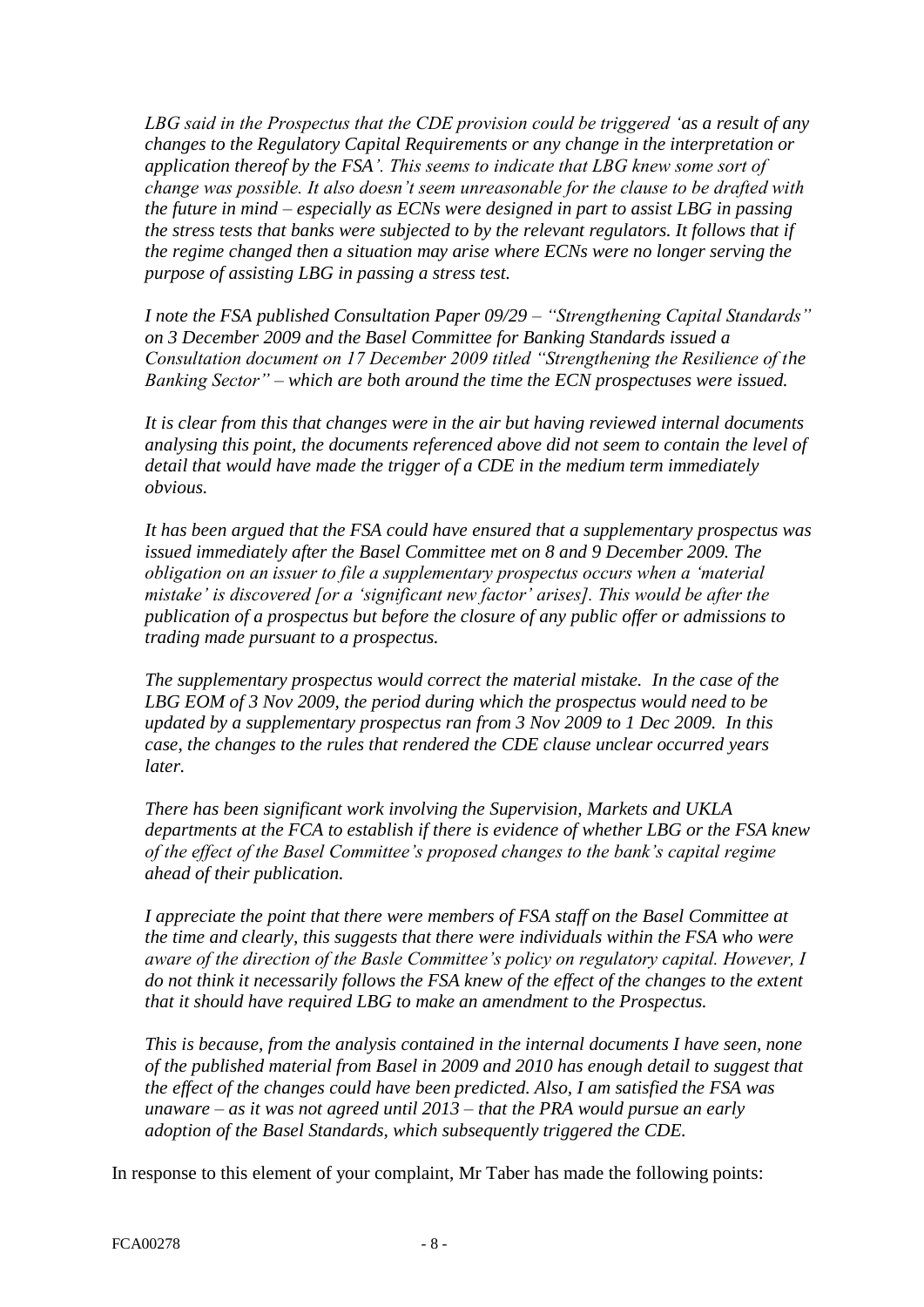- The FCA's complaint response ignores the Supplementary Prospectus dated March 2010.
- The Basel Standards published on 8 December 2009 had clear detail of the precise changes which could lead to a CDE being triggered but this information was omitted from the prospectus. The changed calculation of core capital came from these standards and at the time the ECNs were offered, the FSA was aware that those standards would be implemented by the end of 2012.

The risk of early redemption for regulatory purposes, including following a CDE "*occurring as a result of any* [my emphasis] *changes to the Regulatory Capital Requirements or any change in the interpretation or application thereof by the FSA*", was one of the risk factors identified in the EOM. What Mr Taber appears to be saying is that if there was knowledge within the FSA about the impact of changes arising from the Basel Standards while the prospectus was live, this significantly increased the risk and should have been drawn to the attention of prospective investors. The Basel Committee on Banking Supervision's Consultative Document *Strengthening the resilience of the banking sector* was dated December 2009 and issued for comment by 16 April 2010, shortly after the prospectus was released. It was a consultation document and I accept the FCA's complaint response that the effect of the changes could not have been predicted in 2009/10, particularly as it was not decided until 2013 that the PRA would pursue an early adoption of the Basel Standards. Although it might have been helpful for the FSA to have referred to the existence of emerging new standards, I am not persuaded that the fact that it did not do so represents a significant regulatory failing. Overall, although I agree with Mr Taber that the FCA's complaint response did not specifically refer to the Supplementary Prospectus of March 2010, I am satisfied that it was reasonable for the FCA complaint response to say that none of the actual changes to the regulatory regime made from 2013 onwards were clear and crystallised when this or the EOM was issued. For these reasons, I consider the FCA's complaint response to be reasonable and I do not uphold this aspect of your complaint.

# *Elements Three to Seven*

The FCA's complaint response said that:

- Element Three was not upheld as the FCA Complaints Team was satisfied that the issue of compensation and the importance of being able to identify holders of ECNs had been considered by the FCA and was being closely monitored. Although this sort of work is not announced publicly, as it is part of the FCA's day-to-day supervisory role, the FCA had contacted all the relevant parties (including brokers) in relation to compensation. LBG had confirmed on 29 January 2016 that in the event of the Supreme Court deciding that the CDE had not occurred, it would "*compensate fairly the holders of the ECNs whose securities are redeemed*". The FCA was satisfied that, in the event of the Trustee winning on appeal, it would have been able to ensure all holders of ECNs could be identified and would have been able to consider stepping in if it thought LBG were not compensating ECN holders fairly, or had not identified all relevant ECN holders.
- Element Four was not upheld as the FCA Complaints Team was satisfied that the FCA's decision not to intervene to prevent LBG redeeming the notes before legal action had finished was not unreasonable in the circumstances. Although the FCA Complaints Team "*appreciated that some investors may have actually bought ECNs on the assumption that they were trading at close to par (based on LBG's announced*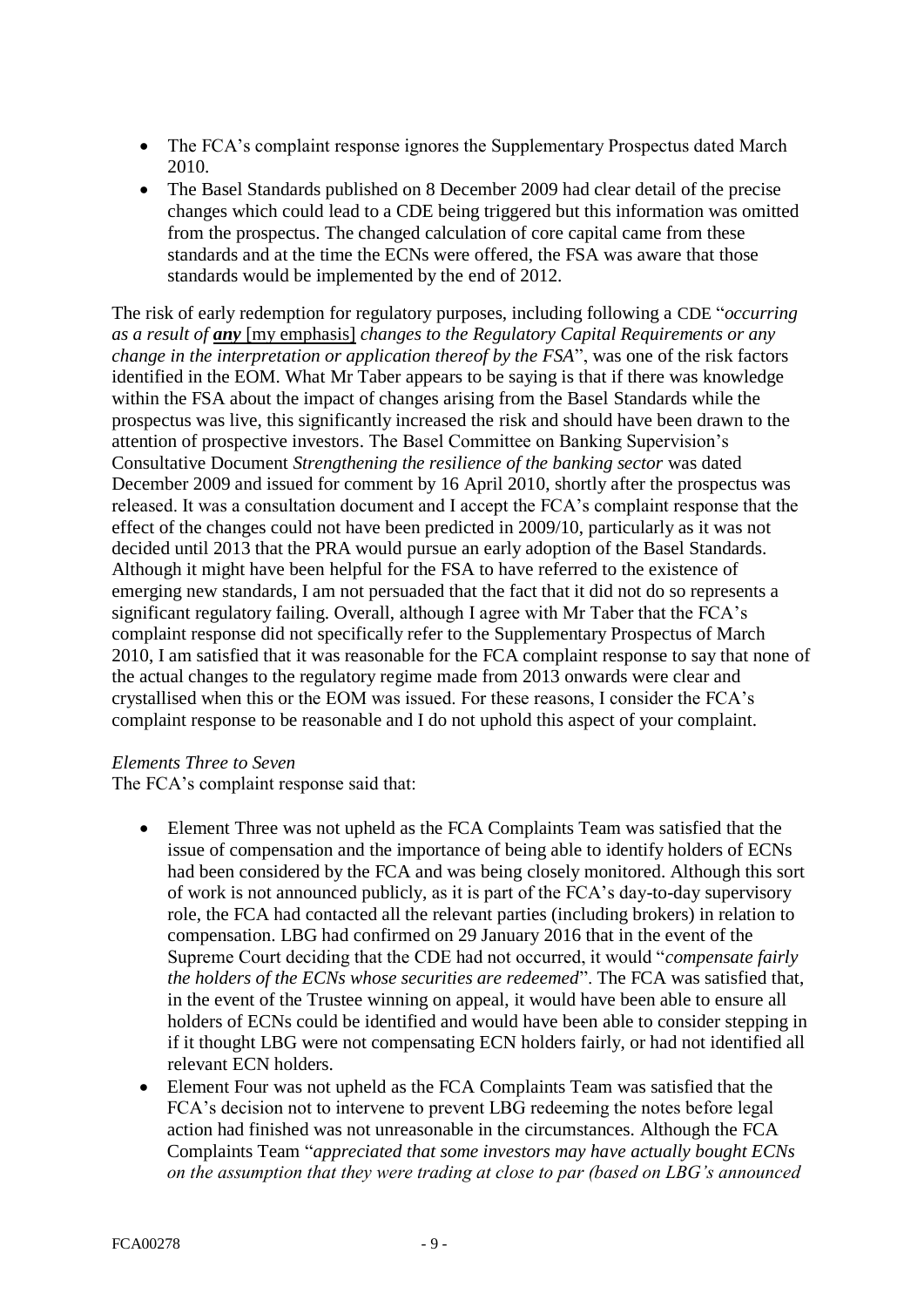*intention to redeem) and the instruments would have a much higher value if LBG lost at the Supreme Court and had to pay compensation, any future value was always dependent on the outcome of the Supreme Court hearing"*. The matter was discussed at a senior level between the FCA and LBG before the notes were called and the Complaints Team was satisfied that the FCA had fully considered the implications of compensation had the courts ruled in favour of the Trustee. "*After the notes were called, but before the Supreme Court hearing, the FCA had started work to ensure its approach was settled before the Supreme Court ruling so it could take prompt action with LBG if necessary. The Court of Appeal had ruled that LBG were entitled to call the notes at par so this may have created a situation where LBG were converting future interest payments into potential compensation claims. However, as this decision was due to be appealed to the Supreme Court, I do not think it was unreasonable for the FCA to decide to not intervene, especially as the value of any claim would be speculative at that point*".

- Element Five was not upheld as the FCA Complaints Team was satisfied that the FCA was fully aware the Supreme Court was only ever going to rule on whether LBG had the right to redeem the notes and not on what any compensation could be. All ECN holders would have been entitled to receive fair compensation from LBG in the event of the Supreme Court ruling in favour of the Trustee. The Complaints Team did not agree that the FCA had failed to ensure compensation would be independently determined as the matter had not reached the stage where that was necessary.
- Element Six was not upheld as the FCA Complaints Team was satisfied that the FCA has fairly considered whether to intervene in this matter and in doing so, had not acted with bias. A relevant consideration was that LBG was legally able to call the notes following the Court of Appeal ruling. Had LBG lost the case at the Supreme Court, the Trustee would have had a claim for breach of contract, which would leave the issue of calculating the amount of compensation. The FCA had been in discussions with LBG and the Trustee on the compensation point and the Complaints Team considered it was reasonable for the FCA to decide it should not intervene while the legal process was ongoing.
- Element Seven was not upheld because, although the FCA could have decided to intervene with LBG's decision to redeem the ECNs, the FCA Complaints Team was satisfied that it had carefully considered a variety of options in line with its objectives before deciding not to do so. The Team did not believe the actions of the FCA at any point were the ultimate cause of you suffering loss.

There is a lengthy regulatory background to the decision by LBG to redeem the ECNs, some of which I set out in a decision I published in December 2015: <http://frccommissioner.org.uk/wp-content/uploads/FCA00053-FD-publish-25-11-15.pdf>

Your complaint of course relates to the subsequent period, after LBG had been successful in the Court of Appeal and pending the appeal to the Supreme Court. The substantive, practical consequences arising from these issues have been overtaken by the Supreme Court decision of June 2016 in LBG's favour.

In my earlier decision, I concluded that the FCA's previous decision not to intervene "cannot be said to have been unreasonable, the decision having been reached after careful analysis of the factors involved in a way which is consistent with the FCA's regulatory approach".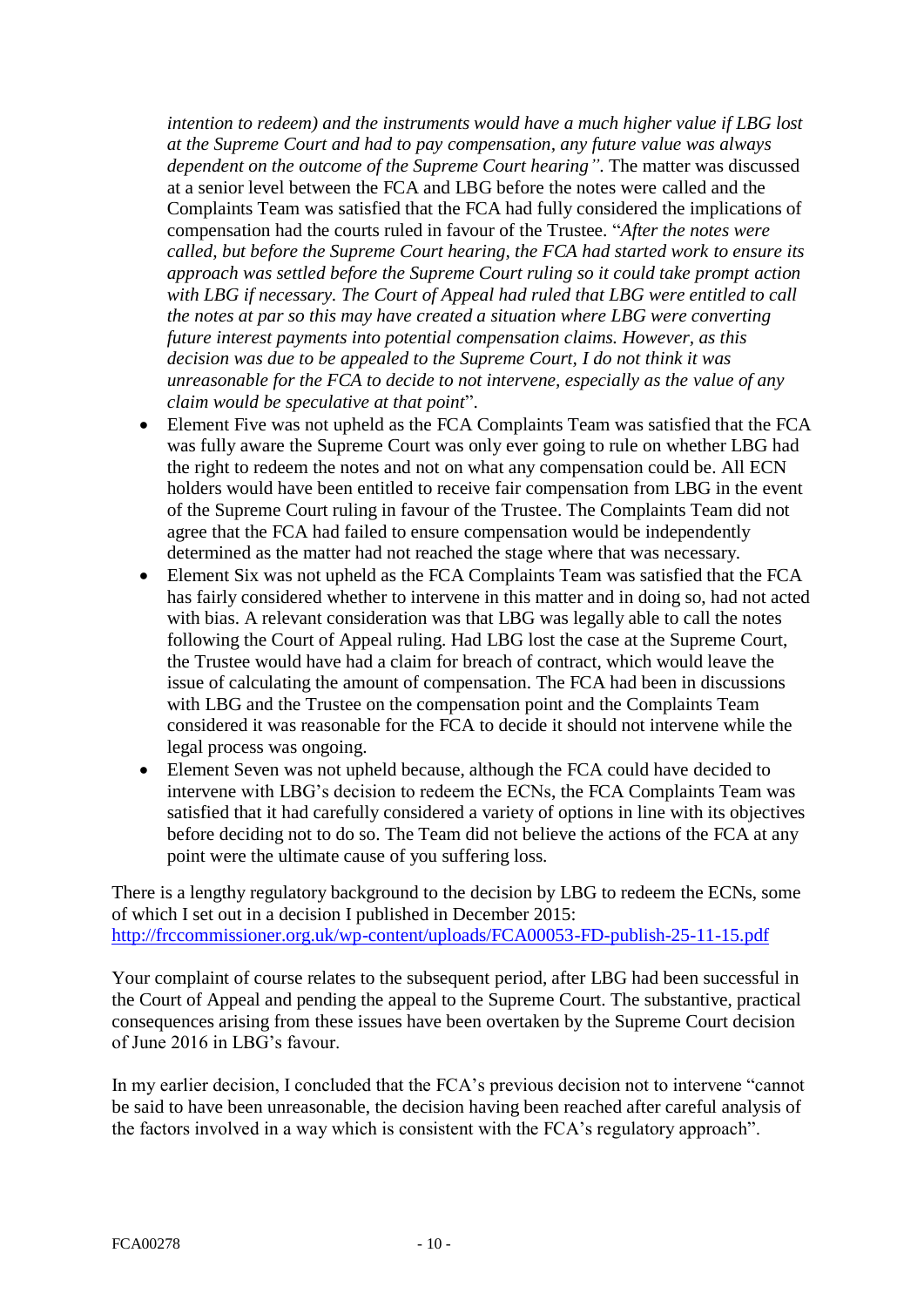The FCA's complaint response to you said that similar considerations applied in early 2016 and that the FCA considered a variety of options before deciding not to intervene. However, the Complaints Team also told you that it could not "*share exactly what options were considered due to the restrictions placed on sharing confidential information by s348 of the Financial Services and Markets Act (FSMA). This relates mainly to information the FCA receives but there are other relevant policy considerations as well*".

Having considered the information supplied by the FCA, including internal briefings, I am satisfied that the situation was fluid and that the FCA kept its options and objectives under review, in accordance with its regulatory remit. Relevant criteria were considered, including the need to balance fairness between institutional and retail investors. After LBG was successful in the Court of Appeal it reapplied to the PRA for permission to redeem the ECNs, which had lapsed. The FCA was in contact with all relevant parties during December 2015 and January 2016 and eventually decided that the FCA should not object to the proposed redemption, but it is important to note that this decision was based on assurances from LBG to protect investors by agreeing to indemnify the Trustee and pay compensation if LBG lost in the Supreme Court.

In my preliminary decision, I also said that "It is important to remember also that LBG had already made a 'buy back' offer to retail investors with clear warnings that a par call was likely if investors declined and ECNs were disqualified. My understanding is that around 75% of investors took up that offer". In response to my preliminary decision, Mr Taber has strongly disputed the accuracy of this statement (which formed part of my earlier decision in case FCA00053) and its use to justify the position of the FCA with respect to retail investors. In view of this, I asked both Mr Taber and the FCA to provide further evidence. Having considered this in detail, I am satisfied that the FCA has provided reasonable explanations for its actions and the decisions that it took about this issue. It is not possible under the Complaints Scheme to resolve the different understanding the FCA and Mr Taber hold about the numbers of retail investors involved or the take-up of the offer. I am satisfied that the FCA carried out some due diligence around the 'buy back' offer and that its actions were not unreasonable.

In response to my preliminary decision, you have made a number of points and arguments explaining why your view remains that as a retail investor, you have not been afforded the required protection in relation to the ECN transaction as identified in your original complaint submission to the FCA. I have considered these points in detail and although I accept you make a logical criticism of the way events were handled, it does not change my view that the FCA's actions were not so unreasonable as to lead me to uphold your complaint. Several of the points that you make relate to the PRA's role in approving LPG's actions and do not fall within the scope of your complaint to the FCA. I have made some observations about the PRA's role in this matter in a decision dated 27 June 2016 available here: <http://frccommissioner.org.uk/wp-content/uploads/PRA0008-Final-Decision-27-06-16.pdf>

Overall, I am satisfied that the FCA continued to monitor the situation, and sought to ensure that retail investors received protection if the Trustee's Supreme Court appeal succeeded. Ultimately, the FCA's continued decision not to intervene was one that the FCA was entitled to make, however unpopular.

In summary, as was the case in relation to the December 2015 complaint case which I refer to above, I am satisfied that the FCA carefully considered its options, took full account of the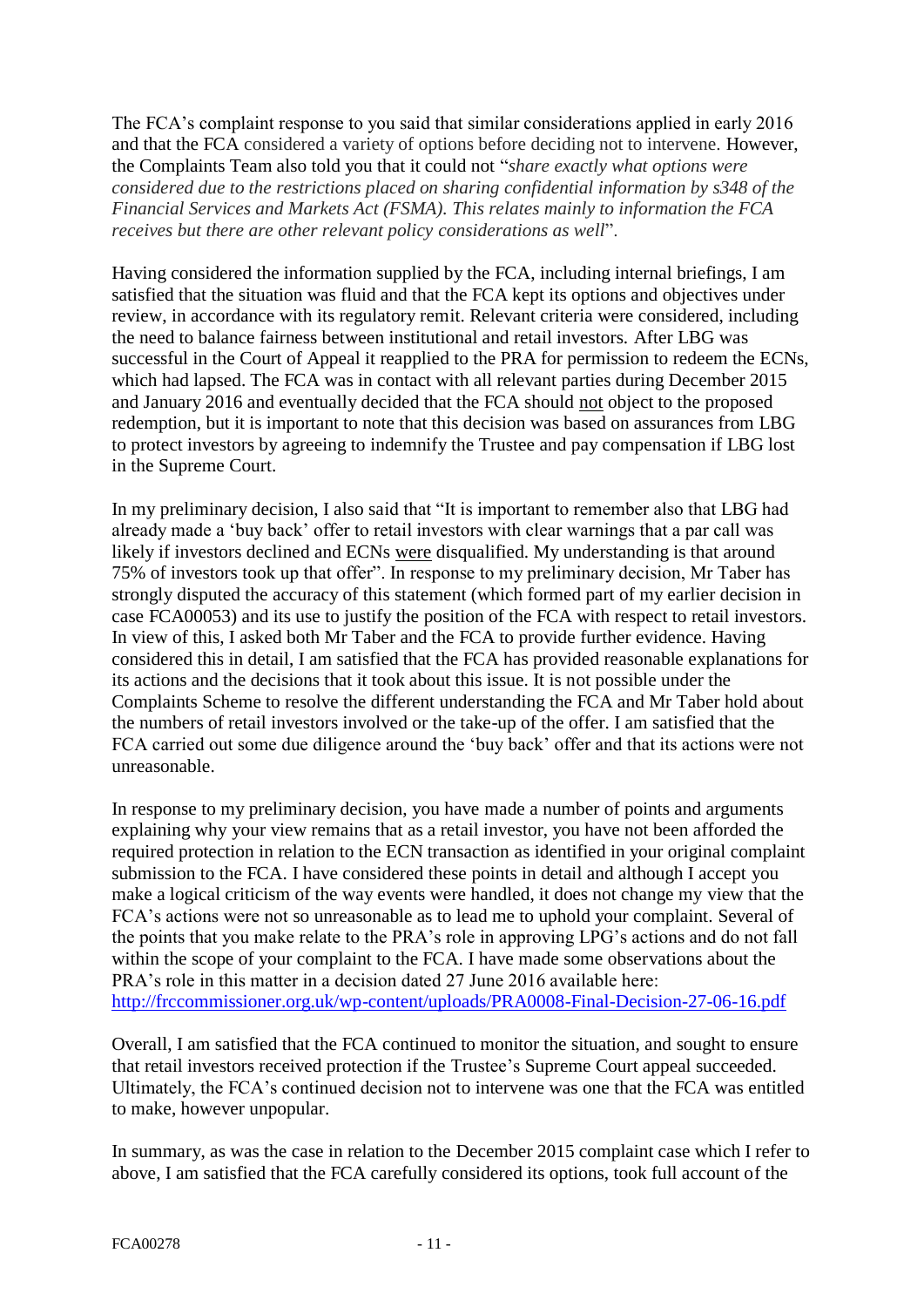interests of retail investors, and reached a rational decision. I recognise that you, and others, consider that the FCA should have intervened further, and there were clearly arguments for that; but I do not consider that the FCA's decisions were unreasonable. For these reasons, I consider the FCA's complaint response to be reasonable and I do not uphold this aspect of your complaint.

# *Delay*

You first complained to the FCA in February 2016. You contacted my office in February 2017 by copying me into your email to the FCA about the lack of substantive progress in responding to your concerns. We contacted the FCA to monitor the situation and received the FCA's assurance that it would complete its review by 17 March 2017, which it did.

I note that the FCA's complaint response to you apologises for the length of time taken to complete its investigation into your complaint. I have considered whether that is an acceptable response to its delays or whether it would be appropriate for me to recommend that a small payment is made to you. I am aware that this was a complex matter requiring detailed review and liaison with staff across the FCA at senior level. During the period of the FCA's complaints investigation the substantive issues were also being considered by the Supreme Court, which issued its judgment on 16 June 2016.

Nevertheless, I have concluded that overall there were unacceptable and avoidable delays by the FCA in dealing with your complaint, as well as a failure to keep you informed about progress. Following a gap between April and July 2016 you contacted the FCA. You were then advised to expect its response by the end of August. This proved very optimistic and I am not surprised that you contacted my office in February 2017.

In view of this, I **recommend** that the FCA offers to pay you the sum of  $\pounds100$  in recognition of the distress and inconvenience that has been caused to you by its repeated failure to meet its own deadlines in handling your complaint.

# **Conclusion**

In conclusion, for the reasons set out above, I have not upheld your substantive complaint. I have however concluded that there was avoidable delay in responding to you. I recommend that:

• The FCA offers to pay you the sum of £100 for distress and inconvenience caused to you by its complaints handling delays.

Yours sincerely

Arty Tal

Antony Townsend Complaints Commissioner